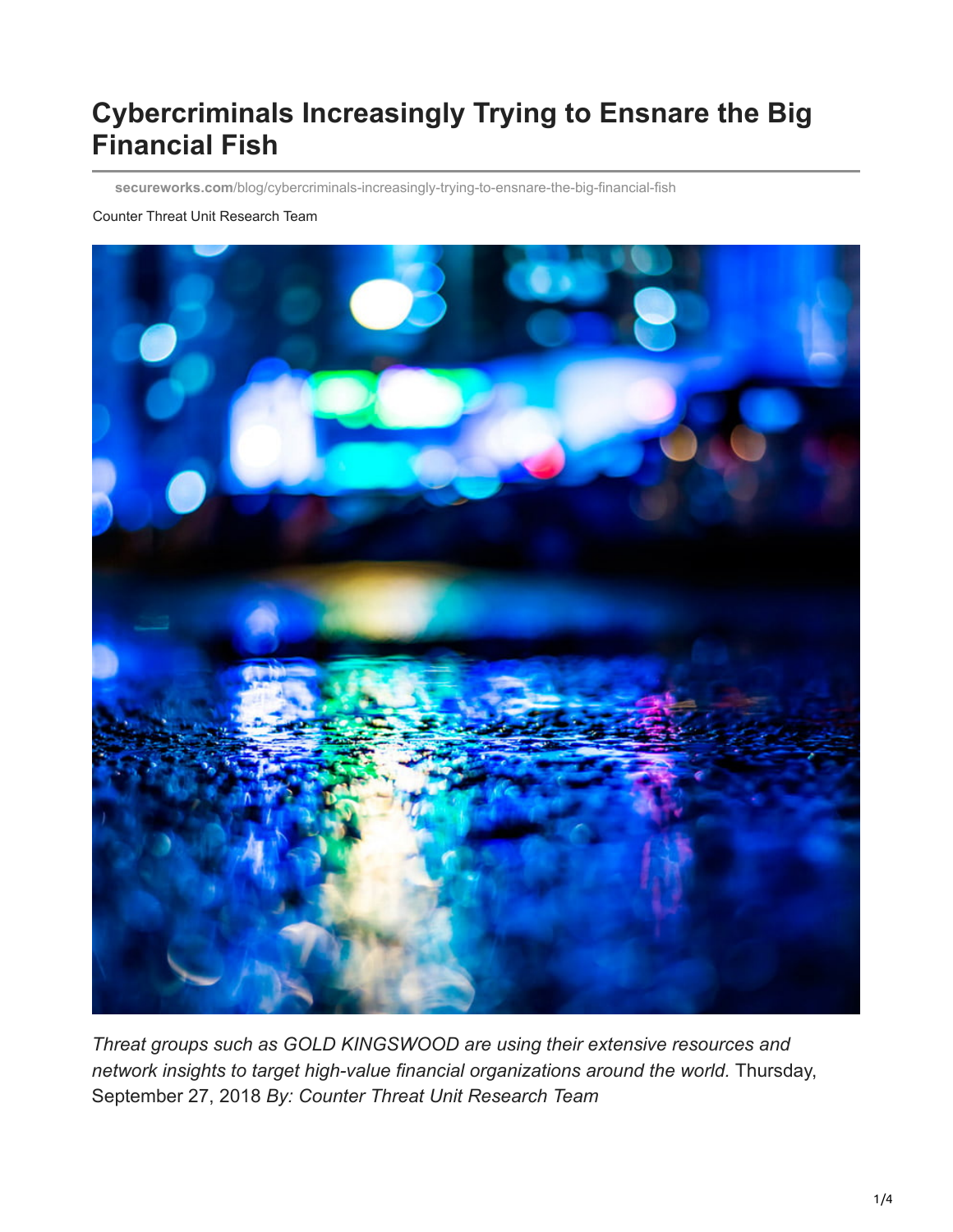When the security industry characterizes the e-crime threat landscape, there is a temptation to focus on the everyday scams and high-volume aspect of the criminal threat landscape. These criminals are not particular about targets if there are financial rewards at the end. Obvious examples of these types of scams are the widely distributed malware aimed at stealing bank account credentials and the ransomware disseminated through large-scale spam phishing campaigns.

These criminals can earn a decent income over time netting smaller "financial fish" through opportunistic scams. However, some cybercriminals are setting their aims higher and focusing on much larger fish. Secureworks® Counter Threat Unit™ (CTU) researchers have observed a growing threat from sophisticated threat actors who pursue high-value targets such as banks and financial services companies and have the capability to exploit and monetize access to payment and other financial systems. CTU™ researchers call one of these threat groups GOLD KINGSWOOD.

### **GOLD KINGSWOOD: An advanced persistent cybercrime group**

GOLD KINGSWOOD (also known as the Cobalt Gang) is a capable, sophisticated, and financially motivated criminal threat group that has successfully compromised financial organizations since at least 2016. The group uses targeted network intrusion tactics to locate, access, and abuse systems that can be monetized. As of March 2018, the threat actors had [reportedly](https://www.bloomberg.com/news/articles/2018-03-26/malware-mastermind-who-rigged-atms-to-spew-cash-caught-in-spain) stolen approximately \$1.2 billion USD through their global operations. Unlike most criminally motivated e-crime actors observed by CTU researchers, GOLD KINGSWOOD's tactics, techniques, and procedures (TTPs) are similar to attributes of traditional government-sponsored or espionage-driven threat actors. For example, in operations against the First Commercial Bank (FCB) of Taiwan, GOLD KINGSWOOD used custom malware that leveraged CSCWCNG.dll, which is specific to the ATM hardware used at FCB. After receiving confirmation of the ATM locations where money mules were waiting, the threat actors executed commands to dispense money from the machines. This incident demonstrated GOLD KINGSWOOD's vast technical and human resources.

## **GOLD KINGSWOOD serves up a SpicyOmelette**

In 2018, CTU researchers observed several GOLD KINGSWOOD campaigns involving SpicyOmelette, a tool used by the group during initial exploitation of an organization. This sophisticated JavaScript remote access tool is generally delivered via phishing, and it uses multiple defense evasion techniques to hinder prevention and detection activities. GOLD KINGSWOOD delivered SpicyOmelette through a phishing email containing a shortened link that appeared to be a PDF document attachment. When clicked, the link used the Google AppEngine to redirect the system to a GOLD KINGSWOOD-controlled Amazon Web Services (AWS) URL that installed a signed JavaScript file, which was SpicyOmelette.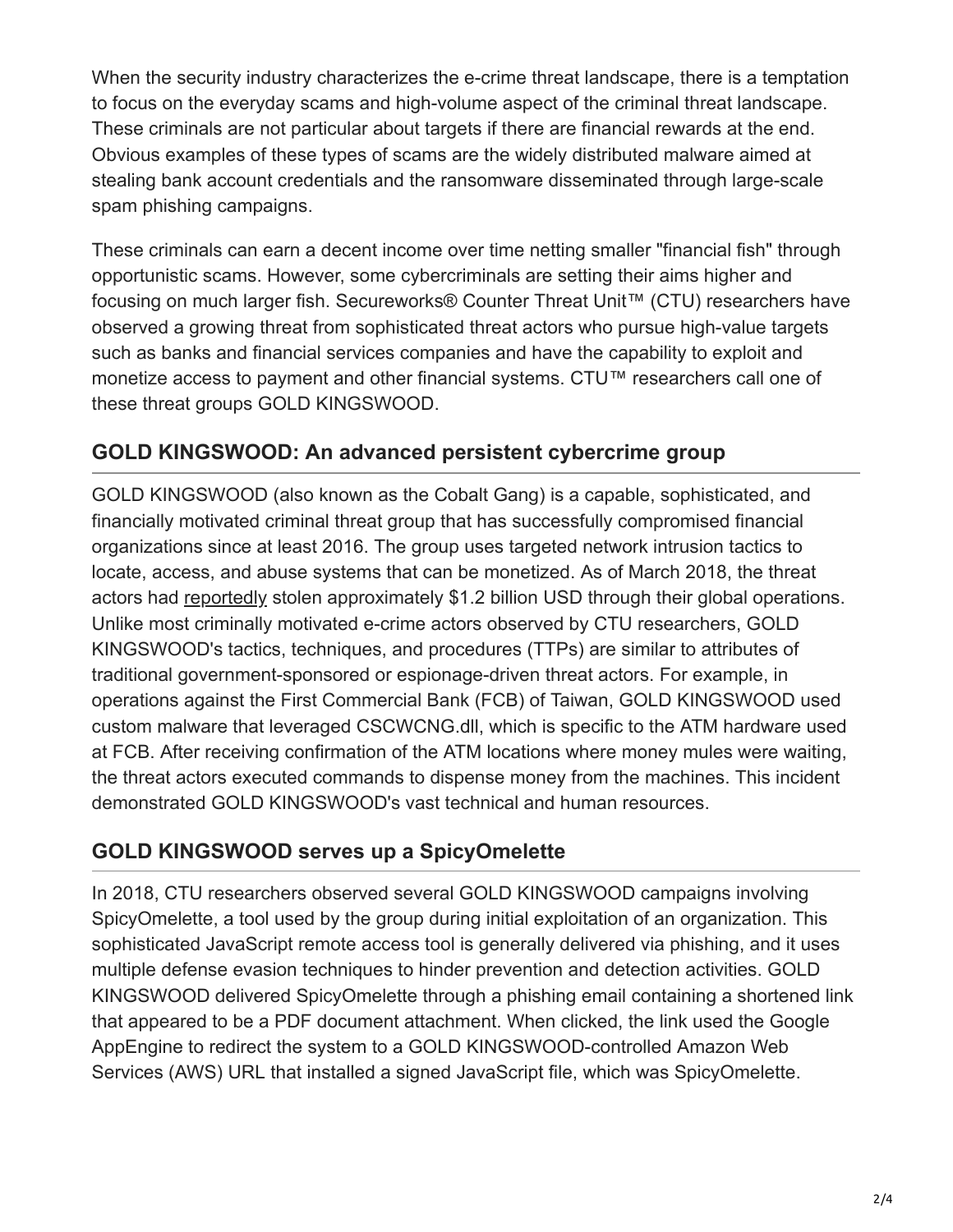CTU analysis of one of GOLD KINGSWOOD's campaign using SpicyOmelette (DOC2018.js) exposed additional sophisticated methods to compromise targets. A valid digital certificate was used to sign the malicious script. Windows Scripting Host supports the inclusion of digital signatures, and Figure 2 shows how the signature was appended to the script. Depending on the security profile of the victim's system, a pop-up notification may have warned about running external content. However, the system would have also indicated that the script was signed by a valid and trusted certificate authority (CA). SpicyOmelette also passed parameters to a valid Microsoft utility, which allowed the threat actors to execute arbitrary JavaScript code on a compromised system and bypass many applicationwhitelisting defenses.



*Figure 1. SpicyOmelette infection chain. (Source: Secureworks)*

Once installed, SpicyOmelette provides an ideal foothold onto a targeted system for GOLD KINGSWOOD. It enables the threat actors to perform various actions:

- profile the infected system for information (e.g., running software, system name, IP address)
- install additional malware onto the system
- check for the presence of 29 different antivirus tools